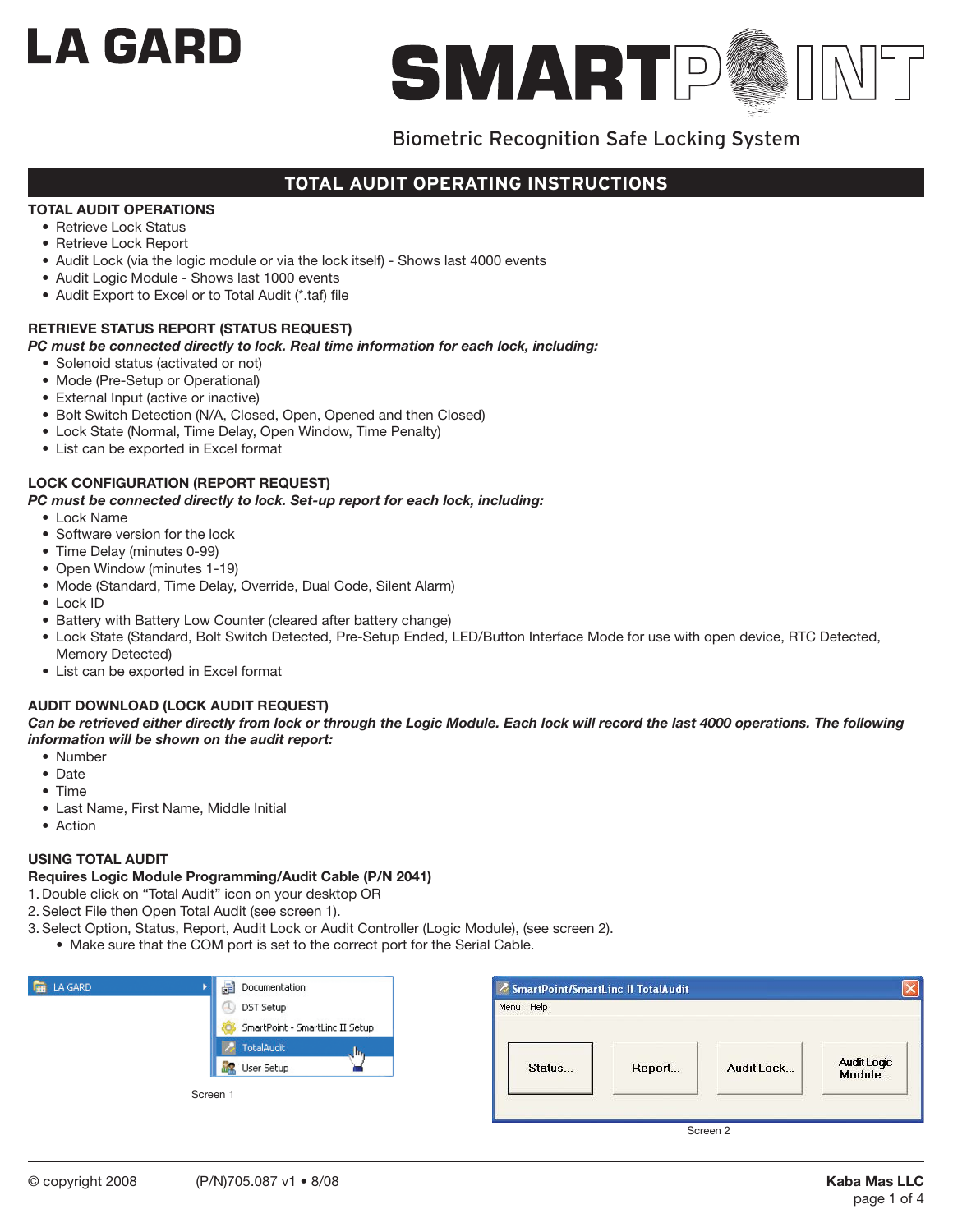## **STATUS REQUEST**

# **Requires Programming Assembly, Lock Cable & Serial Interface (P/N 2034)**

- 1. Plug Interface and cable into PC and open Total Audit software on PC.
- 2. Connect Interface to ENT port on lock.
- 3. Connect power to the lock.
- 4. Click on "STATUS" button (see screen 3).
- 5. Select the correct COM port and Lock ID (see screen 4).
- 6. Click "GET STATUS" button (see screen 4).
	- Report screen will look like the example below (see screen 5).
	- List can be exported in excel format (see screen 8).

| SmartPoint/SmartLinc II TotalAudit |        |            |                       | Request Lock Status                      | <b>Elock Status</b>                                                                  |                                                                   |
|------------------------------------|--------|------------|-----------------------|------------------------------------------|--------------------------------------------------------------------------------------|-------------------------------------------------------------------|
| Menu Help                          |        |            |                       | Pot                                      | Für                                                                                  | <b>Lock Status</b>                                                |
| Status                             | Report | Audit Lock | Audit Logic<br>Module | Lock ID:<br>中齿<br>R<br><b>Get Status</b> | <b>Ikecs</b><br><b>Geno</b><br>Mode<br>External Input<br><b>Bolt switch</b><br>State | Status<br>Not active<br>Operational<br>Active<br>Closed<br>Normal |
|                                    |        | Screen 3   |                       | Screen 4                                 |                                                                                      | Screen 5                                                          |

# **lock report request**

## **REPORT REQUEST**

#### **Requires Programming Assembly, Lock Cable & Serial Interface (P/N 2034)**

- 1. Plug Interface and cable into PC and open Total Audit software on PC.
- 3. Connect Interface to ENT port on lock.
- 4. Connect power to the lock.
- 5. Click on "REPORT" button (see screen 3).
- 6. Select the correct COM port and Lock ID (see screen 6).
- 7. Click "GET REPORT" button (see screen 6).
	- Report screen will look like the example below (see screen 7).
		- List can be exported in Excel format (see screen 8).



Screen 7

Screen 8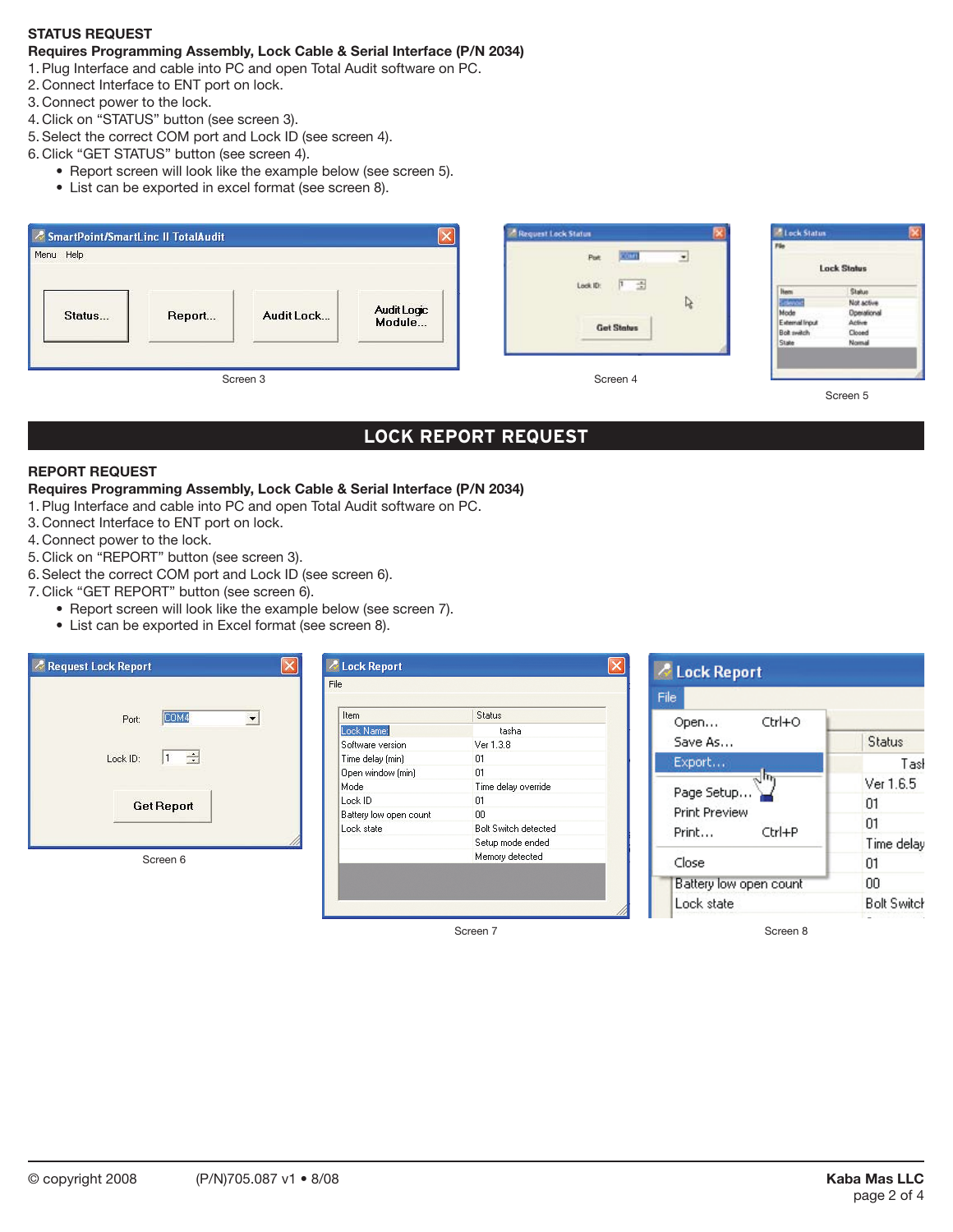# **lock AUDIT**

## **LOCK AUDIT REQUEST - VIA LOCK**

- **Requires Programming Assembly, Lock Cable & Serial Interface (P/N 2034)**
- 1. Plug Interface and cable into PC and open Total Audit software on PC.
- 2. Connect Interface to ENT port on lock.
- 3. Connect power to the lock.
- 4. Click on "AUDIT LOCK" button (see screen 9).
- 5. Select the correct COM port and Lock ID (see screen 10).
	- Leave the VIA LOGIC MODULE box unchecked.
- 6. Select whether all records are to be downloaded or number of records in increments of 10.
- 7. Select a date range to be downloaded or leave blank to download all.
- 8. In the software window, select "GET DATA" button (see screen 10).
- Report screen will look like the example below (see screen 11).

**NOTE: By clicking the "GET USER NAMES FROM FILE" button, user name information can be added to the audit download. User name information is stored in a PC file only, not in the Logic Module or Lock (see screen 12).**

| Menu Help                                                                        | SmartPoint/SmartLinc II TotalAudit                       |                   |                                          | $\mathbf{\overline{x}}$ | Request Lock Audit Data<br>Port 3017F<br>츼                         | <b>Record Selection</b><br>G All records                                     |
|----------------------------------------------------------------------------------|----------------------------------------------------------|-------------------|------------------------------------------|-------------------------|--------------------------------------------------------------------|------------------------------------------------------------------------------|
| Status                                                                           | Report                                                   | Audit Lock        | Audit Logic<br>Module                    |                         | Via Logic Module<br>П<br>瀈<br>Lock ID:<br>Get User Names from File | $C$ Fest<br>10 号<br>iecodi                                                   |
|                                                                                  |                                                          | Screen 9          |                                          |                         | Date Range<br>Stat<br>End                                          | F 2007-12-20 12:00 AM<br>회<br>$\overline{\phantom{0}}$<br>FR07-12-2011-59 PM |
|                                                                                  |                                                          |                   |                                          |                         |                                                                    | <b>Get Data</b>                                                              |
|                                                                                  |                                                          |                   |                                          |                         |                                                                    |                                                                              |
|                                                                                  |                                                          |                   |                                          |                         | Screen 10                                                          |                                                                              |
|                                                                                  |                                                          |                   |                                          | E E                     | Select Users file to relead                                        |                                                                              |
|                                                                                  | Lock ID:                                                 | $\mathbf{1}$      |                                          |                         | Look in: Users<br>El tasha users                                   | $ -$ 0 $ -$                                                                  |
| Date                                                                             | <b>Last Name</b><br><b>Time</b>                          | <b>First Name</b> | <b>MI</b> Action                         | $\Box$                  |                                                                    |                                                                              |
|                                                                                  | 13:06:39<br>Master1                                      |                   | <b>Audit File Request</b>                | My Recent<br>Documents  |                                                                    |                                                                              |
| 2007-09-06                                                                       | User 5<br>11:10:24                                       |                   | <b>Solenoid Activation</b>               | C                       |                                                                    |                                                                              |
|                                                                                  | User 5<br>11:10:24                                       |                   | Access                                   | Decktop                 |                                                                    |                                                                              |
| <b>Lock Audit Report</b><br>2007-08-28<br>2007-08-28<br>2007-08-28<br>2007-08-28 | 11:10:20<br><b>General Manager</b><br>11:09:11<br>User 5 |                   | <b>Access</b><br><b>Time Delay Start</b> | P.)                     |                                                                    |                                                                              |

|                      |            |             | Lock ID:               | 1                 |    |                                       |                          |
|----------------------|------------|-------------|------------------------|-------------------|----|---------------------------------------|--------------------------|
| N                    | Date       | <b>Time</b> | <b>Last Name</b>       | <b>First Name</b> | MI | <b>Action</b>                         | $\overline{\phantom{a}}$ |
| ٦                    | 2007-09-06 | 13:06:39    | Moster1                |                   |    | <b>Audit File Request</b>             |                          |
| $\mathbf{z}$         | 2007-08-28 | 11:10:24    | User 5                 |                   |    | <b>Solenoid Activation</b>            |                          |
| з                    | 2007-08-28 | 11:10:24    | User 5                 |                   |    | <b>Access</b>                         |                          |
| $\blacktriangleleft$ | 2007-08-28 | 11:10:20    | <b>General Manager</b> |                   |    | <b>Access</b>                         |                          |
| 5                    | 2007-08-28 | 11:09:11    | User 5                 |                   |    | <b>Time Delay Start</b>               |                          |
| Ë.                   | 2007-08-28 | 11:09:11    | User 5                 |                   |    | Access                                |                          |
| 7                    | 2007-08-28 | 10:54:56    | <b>General Manager</b> |                   |    | <b>Solenoid Activation</b>            |                          |
| ā                    | 2007-08-28 | 10:54:56    | <b>General Manager</b> |                   |    | <b>Access</b>                         |                          |
| 9                    | 2007-08-28 | 10:54:44    | Liser 5                |                   |    | <b>Access</b>                         |                          |
| 10                   | 2007-08-28 | 10:53:27    | User 5                 |                   |    | <b>Time Delay Start</b>               |                          |
| 11                   | 2007-08-28 | 10:53:27    | User 5                 |                   |    | <b>Access</b>                         |                          |
| 12                   | 2007-08-28 | 10:53:08    | Master1                |                   |    | <b>Time Delay Change</b>              |                          |
| 13                   | 2007-08-28 | 10:12:29    | User 5                 |                   |    | Solenoid Activation                   |                          |
| 14                   | 2007-08-28 | 10:12:29    | User 5                 |                   |    | <b>Access</b>                         |                          |
| 15                   | 2007-08-28 | 10:12:17    | <b>General Manager</b> |                   |    | Access                                |                          |
| 16<br>٠              | 2007-08-28 | 10:11:40    | Master1                |                   |    | <b>Time Delay Change</b><br>$\bullet$ | ٠                        |

Screen 11

| My Recent<br>Documents<br>$\overline{C}$<br>Desktop<br>œ<br>My Documents | El tasha users |                    |   |        |
|--------------------------------------------------------------------------|----------------|--------------------|---|--------|
| My Computer                                                              |                |                    |   |        |
| My Network<br>Places                                                     | File name:     |                    | Ξ | Open   |
|                                                                          | Files of type: | User Nes (".users) | ٠ | Cancel |

Screen 12

#### **LOCK AUDIT REQUEST - VIA LOGIC MODULE**

#### **Requires Logic Module Programming/Audit Cable (P/N 2041)**

- 1. Plug Interface and cable into PC and open Total Audit software on PC.
- 2. Connect cable to port on Logic Module.
- 3. Follow instructions below for either the MASTER or MANAGER code menu to enable PC Link.
- 4. Click on "AUDIT LOCK" button (see screen 9).
- 5. Select the correct COM port and Lock ID (see screen 10).
	- Check the VIA LOGIC MODULE box.
- 6. Select whether all records are to be downloaded or number of records in increments of 10.
- 7. Select a date range to be downloaded or leave blank to download all.
- 8. In the software window, select "GET DATA" button (see screen 10).
	- Report screen will look like the example below (see screen 11).